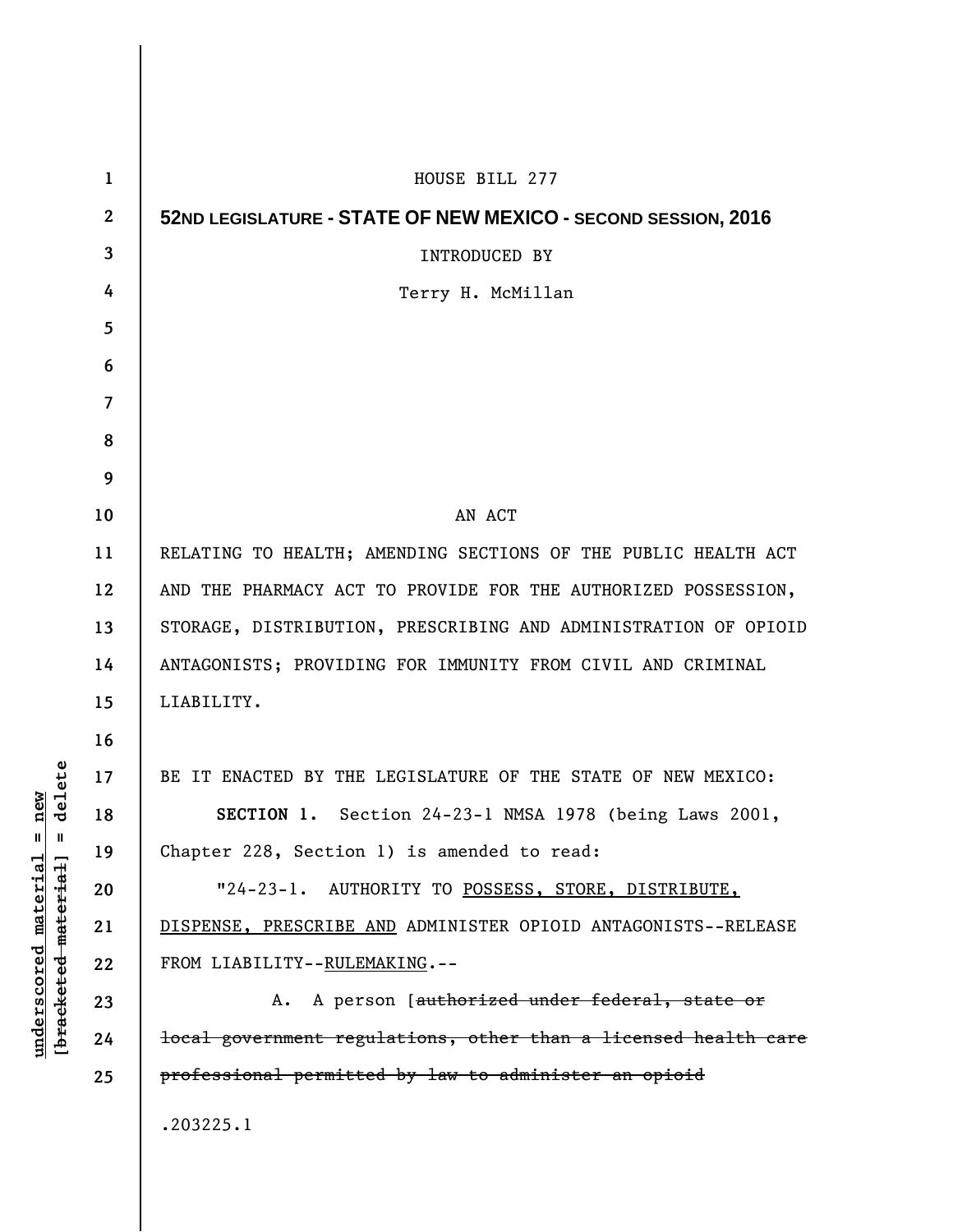| $\mathbf{1}$ | antagonist] may possess an opioid antagonist, regardless of     |
|--------------|-----------------------------------------------------------------|
| 2            | whether the person holds a prescription for the opioid          |
| 3            | antagonist.                                                     |
| 4            | B. Any person acting under a standing order issued              |
| 5            | by a licensed prescriber may store or distribute an opioid      |
| 6            | antagonist.                                                     |
| 7            | C. Pursuant to a valid prescription, a pharmacist               |
| 8            | may dispense an opioid antagonist to a person:                  |
| 9            | (1) at risk of experiencing an opioid-related                   |
| 10           | drug overdose; or                                               |
| 11           | (2) in a position to assist another person at                   |
| 12           | risk of experiencing an opioid-related drug overdose.           |
| 13           | D. A pharmacist may distribute an opioid antagonist             |
| 14           | to a registered overdose prevention and education program.      |
| 15           | E. A person may administer an opioid antagonist to              |
| 16           | another person if the person:                                   |
| 17           | [he] in good faith, believes the other<br>(1)                   |
| 18           | person is experiencing a drug overdose; and                     |
| 19           | (2) [he] acts with reasonable care in                           |
| 20           | administering the drug to the other person.                     |
| 21           | [B. A person who administers an opioid antagonist               |
| 22           | to another person pursuant to Subsection A of this section      |
| 23           | shall not be subject to civil liability or criminal prosecution |
| 24           | as a result of the administration of the drug.]                 |
| 25           | F. A licensed prescriber may directly or by                     |
|              | .203225.1<br>$-2-$                                              |

 $[bracketeed-materiat] = delete$ **[bracketed material] = delete**  $underscored material = new$ **underscored material = new**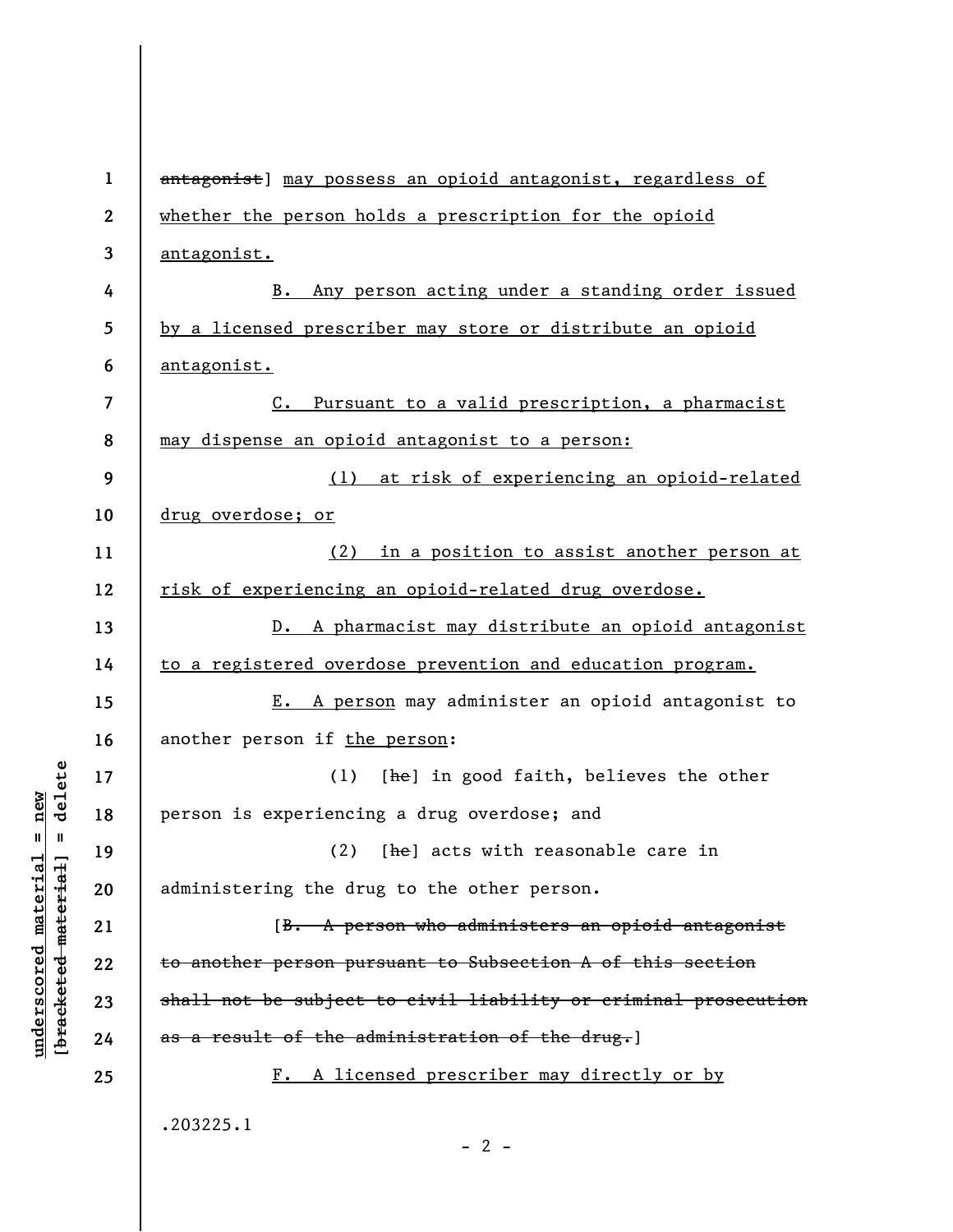**1 2 3 4 5 6 7 8 9 10 11 12 13 14 15 16 17 18 19 20 21 22 23 24 25**  standing order prescribe, dispense or distribute an opioid antagonist to: (1) a person at risk of experiencing an opioid-related drug overdose; (2) a family member, friend or other person in a position to assist a person at risk of experiencing an opioid-related drug overdose; (3) an employee, volunteer or representative of a community-based entity providing overdose prevention and education services that is registered with the department; or (4) a first responder. G. A registered overdose prevention and education program that possesses, stores, distributes or administers an opioid antagonist in accordance with department rules and on standing orders from a licensed prescriber pursuant to this section shall not be subject to civil liability, criminal prosecution or professional disciplinary action arising from the possession, storage, distribution or administration of the opioid antagonist. H. A person who possesses or who administers, dispenses or distributes an opioid antagonist to another person pursuant to this section shall not be subject to civil liability, criminal prosecution or professional disciplinary action as a result of the possession, administration, distribution or dispensing of the opioid antagonist. .203225.1  $-3 -$ 

delete **[bracketed material] = delete**  $anderscored material = new$ **underscored material = new**  $\mathbf{I}$ bracketed material]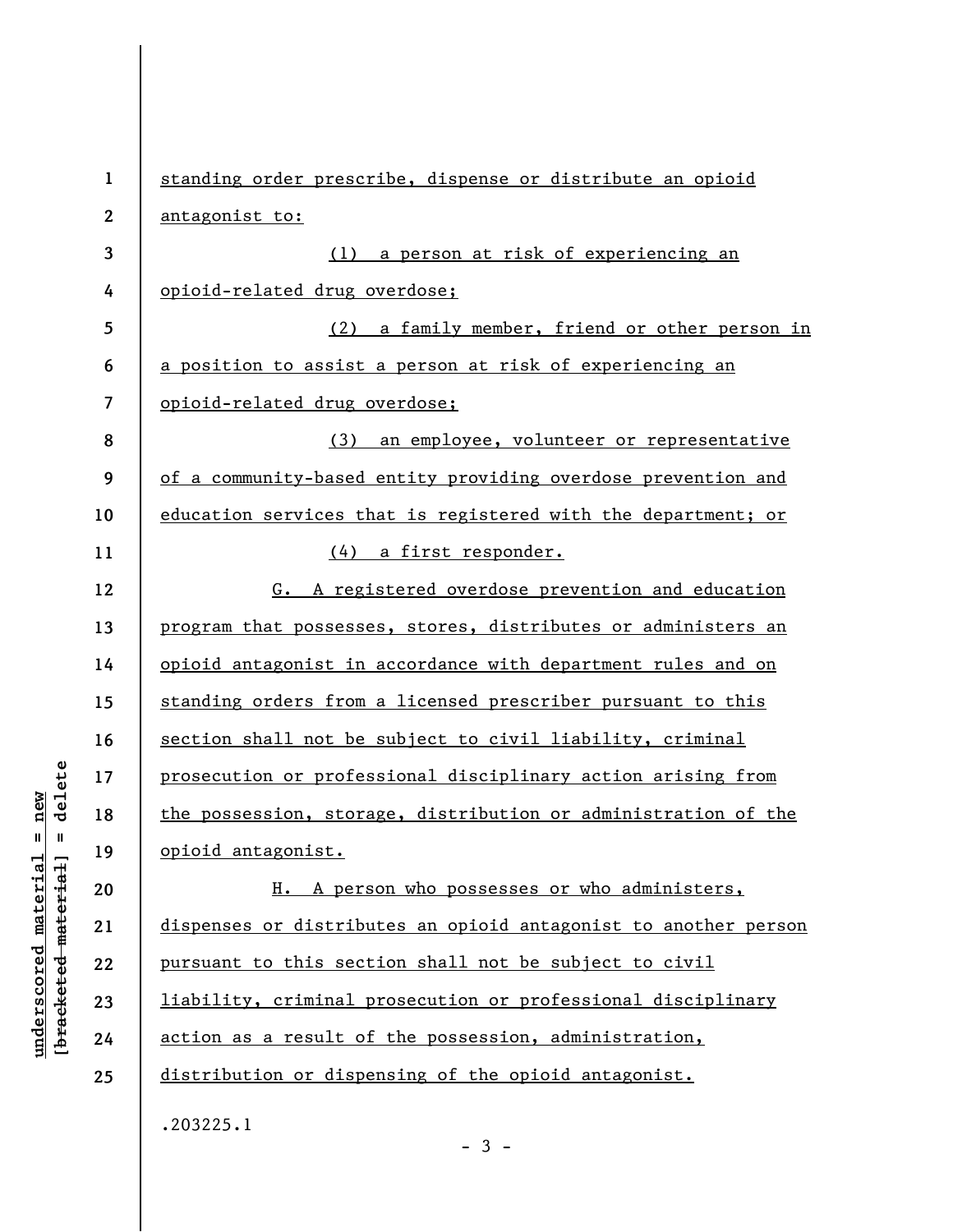| $\mathbf{1}$ | The department shall create, collect and<br>I.                 |
|--------------|----------------------------------------------------------------|
| $\mathbf{2}$ | maintain any individually identifiable information pursuant to |
| 3            | this section in a manner consistent with state and federal     |
| 4            | privacy laws.                                                  |
| 5            | The secretary shall promulgate rules relating to<br>J.         |
| 6            | overdose prevention and education programs:                    |
| 7            | (1) establishing requirements and protocols                    |
| 8            | for the registration of overdose prevention and education      |
| 9            | programs that are not licensed pharmacies;                     |
| 10           | (2) monitoring registered overdose prevention                  |
| 11           | and education programs' storage and distribution of opioid     |
| 12           | antagonists;                                                   |
| 13           | (3) gathering data from overdose prevention                    |
| 14           | and education programs to inform public health efforts to      |
| 15           | address overdose prevention efforts; and                       |
| 16           | (4) authorizing standards for overdose                         |
| 17           | prevention education curricula, training and the certification |
| 18           | of individuals to store and distribute opioid antagonists for  |
| 19           | the overdose prevention and education program.                 |
| 20           | K. As used in this section:                                    |
| 21           | "administer" means the direct application<br>(1)               |
| 22           | of a drug to the body of an individual by injection,           |
| 23           | inhalation, ingestion or any other means;                      |
| 24           | "department" means the department of<br>(2)                    |
| 25           | health;                                                        |
|              | .203225.1                                                      |
|              | - 4 -                                                          |

**underscored material = new [bracketed material] = delete**

 $[bracketeed-materiat] = delete$  $underscored material = new$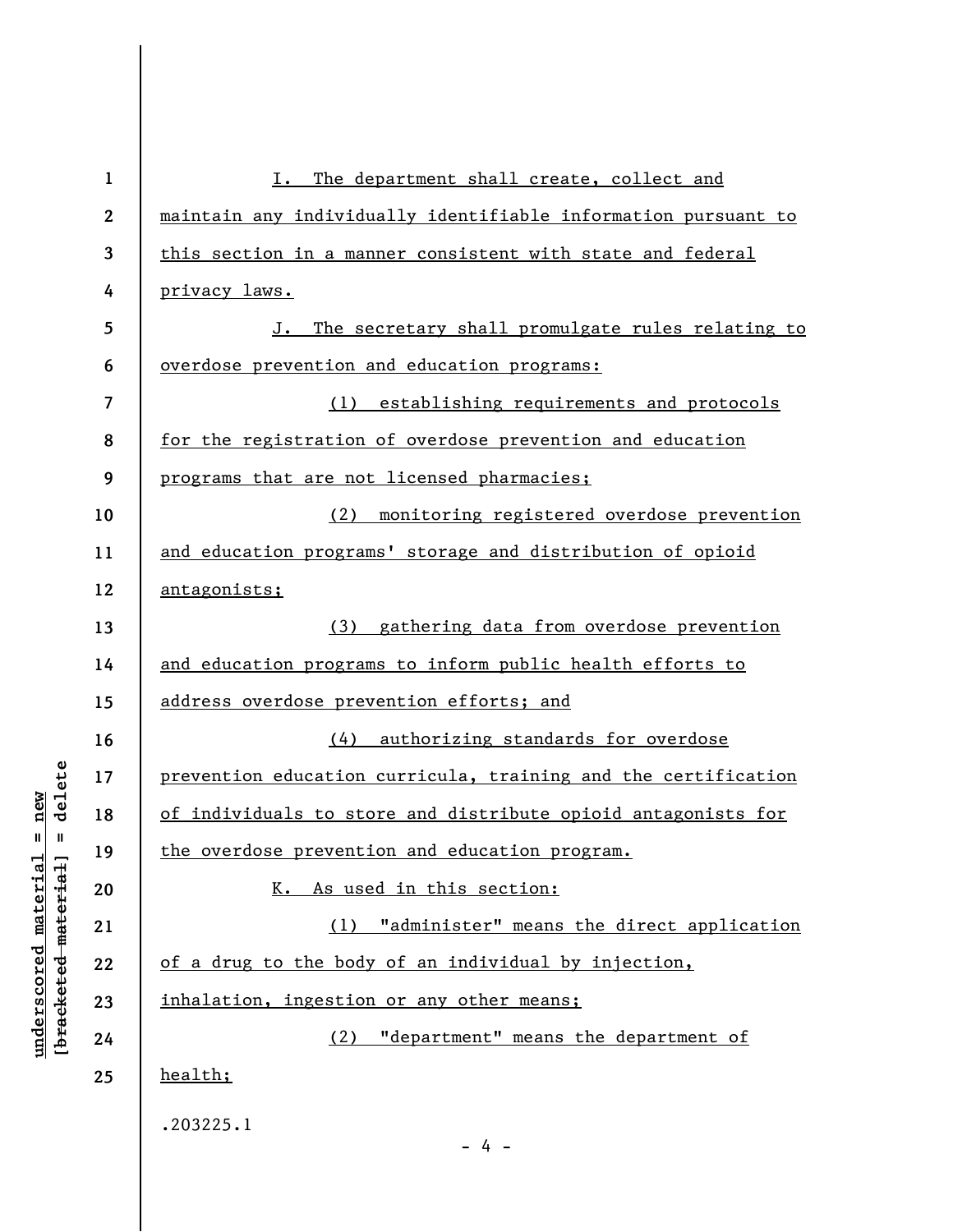| $\mathbf{1}$     | (3) "dispense" means to evaluate and implement                  |
|------------------|-----------------------------------------------------------------|
| $\boldsymbol{2}$ | a prescription for an opioid antagonist, including the          |
| 3                | preparation and delivery of a drug or device to a patient or    |
| 4                | patient's agent;                                                |
| 5                | (4) "distribute" means to deliver an opioid                     |
| 6                | antagonist drug or opioid antagonist device by means other than |
| 7                | by administering or dispensing;                                 |
| 8                | (5) "first responder" means any public safety                   |
| 9                | employee or volunteer whose duties include responding rapidly   |
| 10               | to an emergency, including:                                     |
| 11               | a law enforcement officer;<br>(a)                               |
| 12               | (b)<br>a firefighter or certified volunteer                     |
| 13               | firefighter; or                                                 |
| 14               | (c)<br>emergency medical services                               |
| 15               | personnel;                                                      |
| 16               | (6) "licensed prescriber" means any individual                  |
| 17               | who is authorized by law to prescribe an opioid antagonist in   |
| 18               | the state;                                                      |
| 19               | (7) "opioid antagonist" means a drug approved                   |
| 20               | by the federal food and drug administration that, when          |
| 21               | administered, negates or neutralizes in whole or in part the    |
| 22               | pharmacological effects of an opioid in the body. "Opioid       |
| 23               | antagonist" shall be limited to naloxone or other like          |
| 24               | medications that are indicated for use in reversing an opioid   |
| 25               | overdose and are approved by the department for such purpose;   |
|                  | .203225.1<br>$-5 -$                                             |

**underscored material = new [bracketed material] = delete**

 $[bracketeed-materiat] = delete$  $underscored material = new$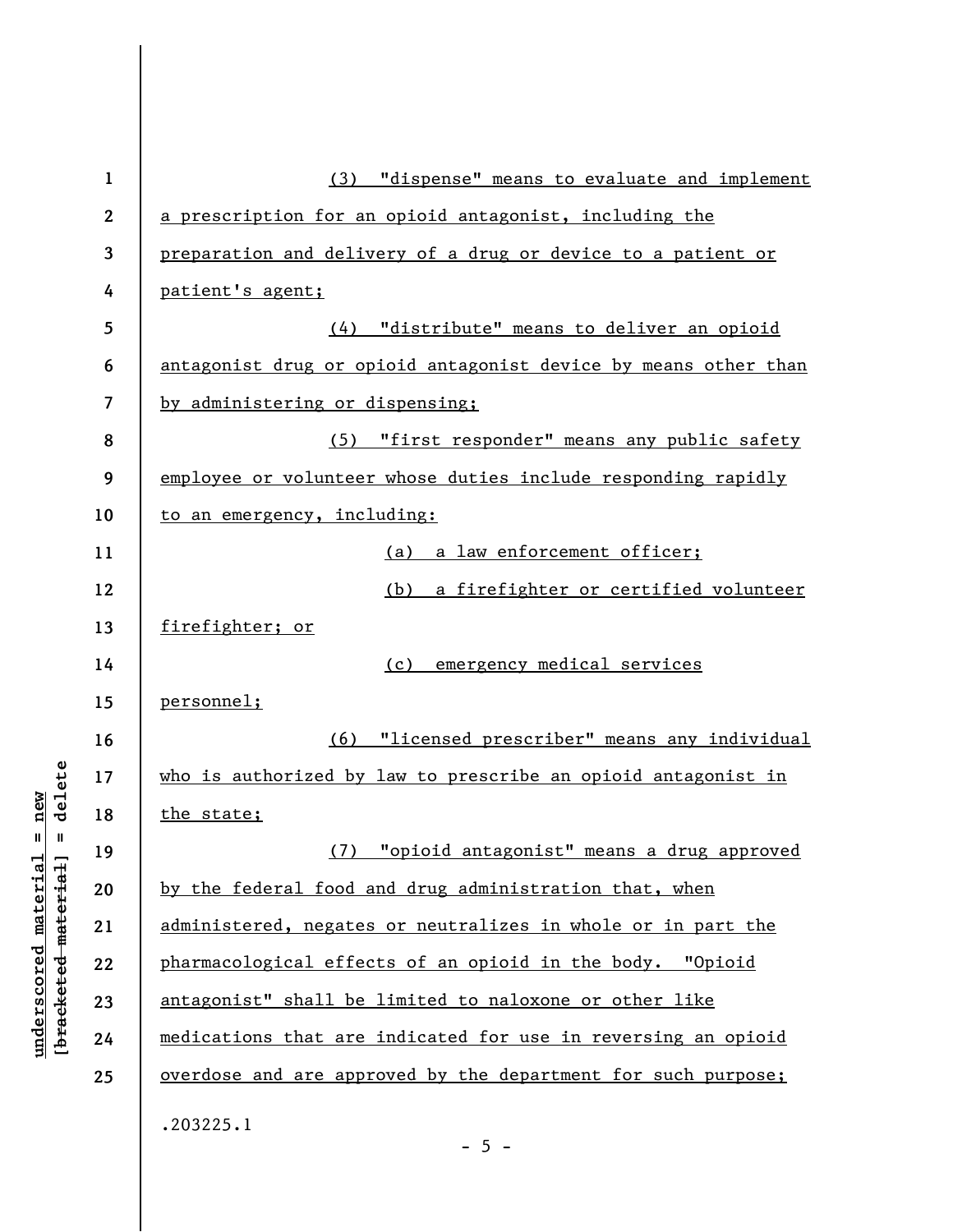| $\mathbf{1}$   | (8) "possess" means to have physical control                    |
|----------------|-----------------------------------------------------------------|
| $\mathbf{2}$   | or custody of an opioid antagonist;                             |
| $\overline{3}$ | (9) "registered overdose prevention and                         |
| 4              | education program" means any community-based organization, law  |
| 5              | enforcement agency, detention facility or school that has       |
| 6              | registered with the department in accordance with department    |
| $\overline{7}$ | rules and uses an approved department curriculum to teach       |
| 8              | overdose prevention and opioid antagonist administration;       |
| 9              | (10) "standing order" means a licensed                          |
| 10             | prescriber's instruction or prescribed procedure that is either |
| 11             | patient specific or non-patient specific that can be exercised  |
| 12             | by other persons until changed or canceled by a licensed        |
| 13             | prescriber; and                                                 |
| 14             | (11) "storage" means possession of an opioid                    |
| 15             | antagonist with the intent to dispense or distribute it."       |
| 16             | SECTION 2. Section 61-11-7 NMSA 1978 (being Laws 1969,          |
| 17             | Chapter 29, Section 6, as amended) is amended to read:          |
| 18             | "61-11-7. DRUG DISPENSATION--LIMITATIONS.--                     |
| 19             | A. The Pharmacy Act does not prohibit:                          |
| 20             | [any] a hospital or state or county<br>(1)                      |
| 21             | institution or clinic without the services of a staff           |
| 22             | pharmacist from acquiring and having in its possession [any] a  |
| 23             | dangerous drug for the purpose of dispensing if it is in a      |
| 24             | dosage form suitable for dispensing and if the hospital,        |
| 25             | institution or clinic employs a consulting pharmacist, and if   |
|                | .203225.1                                                       |

 $[bracketeed-materiat] = delete$ **[bracketed material] = delete**  $underscored material = new$ **underscored material = new**

- 6 -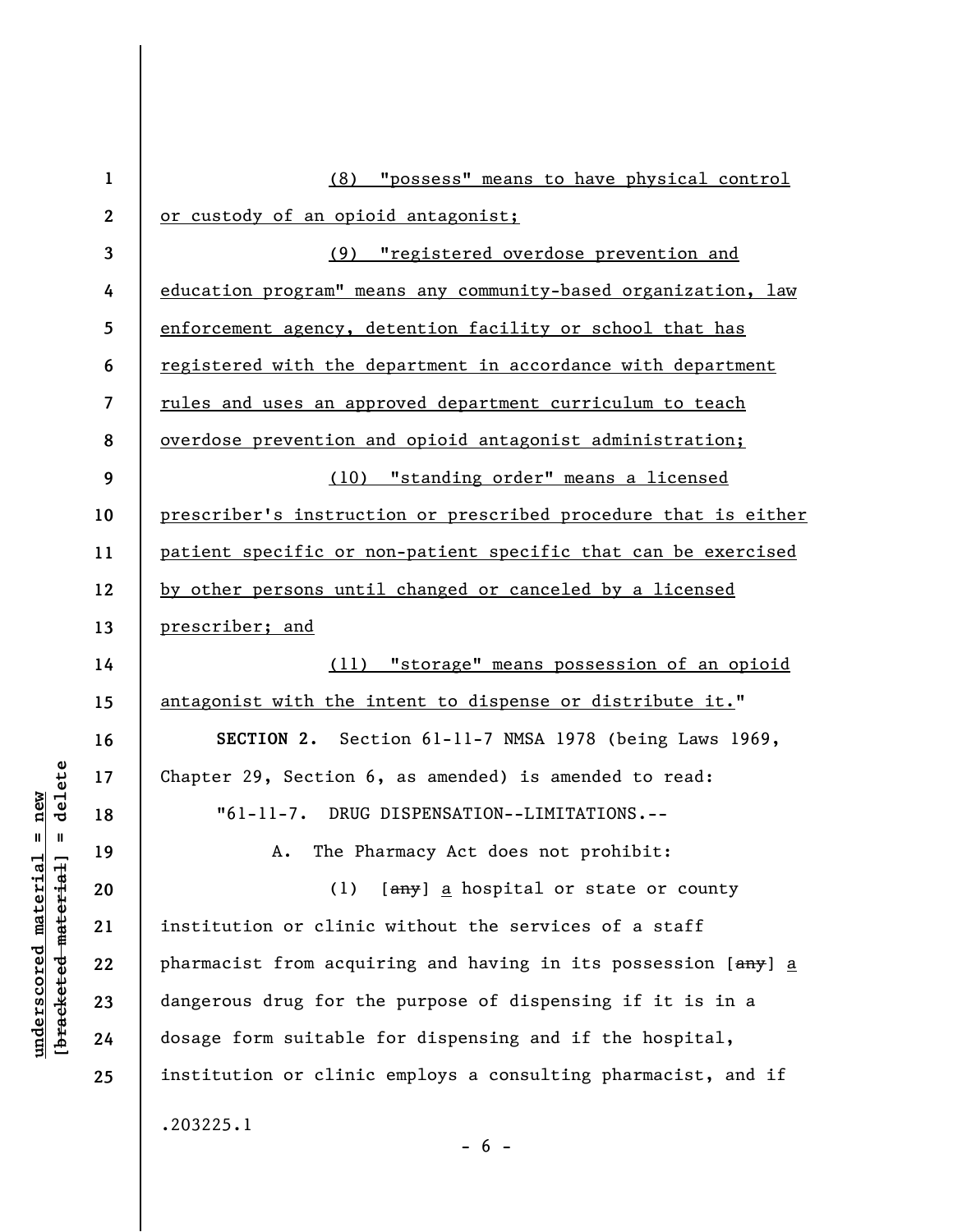the consulting pharmacist is not available, the withdrawal of [any] a drug from stock by a licensed professional nurse on the order of a licensed practitioner in such amount as needed for administering to and treatment of [his] a patient;

**5 6 7 8 9 10 11**  (2) the extemporaneous preparation by a licensed professional nurse on the order of a licensed practitioner of simple solutions for injection when the solution may be prepared from a quantity of drug that has been prepared previously by a pharmaceutical manufacturer or pharmacist and obtained by a hospital, institution or clinic in a form suitable for the preparation of the solution;

(3) the sale of nonnarcotic, nonpoisonous or nondangerous nonprescription medicines or preparations by nonregistered persons or unlicensed stores when sold in their original containers;

(4) the sale of drugs intended for veterinary use; provided that if [such] the drugs bear the legend: "Caution: federal law restricts this drug to use by or on the order of a licensed veterinarian", the drug may be sold or distributed only as provided in Subsection A of Section 26-1-15 NMSA 1978, by a person possessing a license issued by the board pursuant to Subsection B of Section 61-11-14 NMSA 1978;

(5) the sale to or possession or administration of topical ocular pharmaceutical agents by licensed optometrists who have been certified by the board of .203225.1

 $\frac{1}{2}$  bracketed material = delete **[bracketed material] = delete**  $underscored material = new$ **underscored material = new**

**1** 

**2** 

**3** 

**4** 

**12** 

**13** 

**14** 

**15** 

**16** 

**17** 

**18** 

**19** 

**20** 

**21** 

**22** 

**23** 

**24** 

**25** 

- 7 -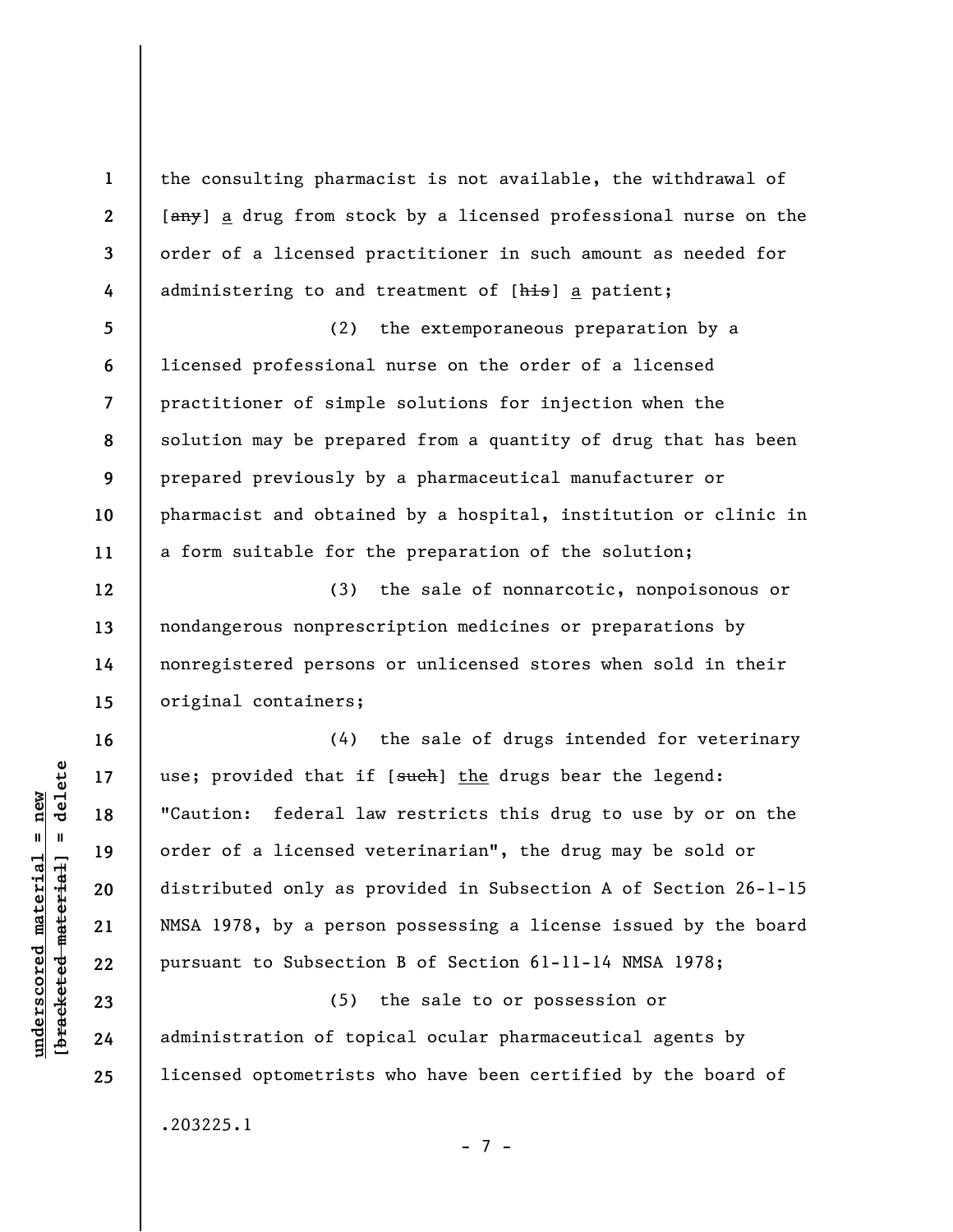**1 2 3 4 5 6 7 8 9 10 11 12 13 14 15 16 17 18 19 20 21 22 23 24 25**  optometry for the use of [such] the agents; (6) the sale to or possession or administration of oral pharmaceutical agents as authorized in Subsection A of Section 61-2-10.2 NMSA 1978 by licensed optometrists who have been certified by the board of optometry for the use of [such] the agents; (7) pharmacy technicians from providing assistance to pharmacists; (8) a pharmacist from prescribing dangerous drug therapy, including vaccines and immunizations, under rules and protocols adopted by the board after approval by the New Mexico medical board [of medical examiners] and the board of nursing; [or] (9) a pharmacist from exercising [his] the pharmacist's professional judgment in refilling a prescription for a prescription drug, unless prohibited by another state or federal law, without the authorization of the prescribing licensed practitioner, if: (a) failure to refill the prescription might result in an interruption of a therapeutic regimen or create patient suffering; (b) the pharmacist is unable to contact the licensed practitioner after reasonable effort; (c) the quantity of prescription drug dispensed does not exceed a seventy-two-hour supply; .203225.1 - 8 -

**underscored material = new [bracketed material] = delete**

 $\frac{1}{2}$  intereted material = delete  $underscored material = new$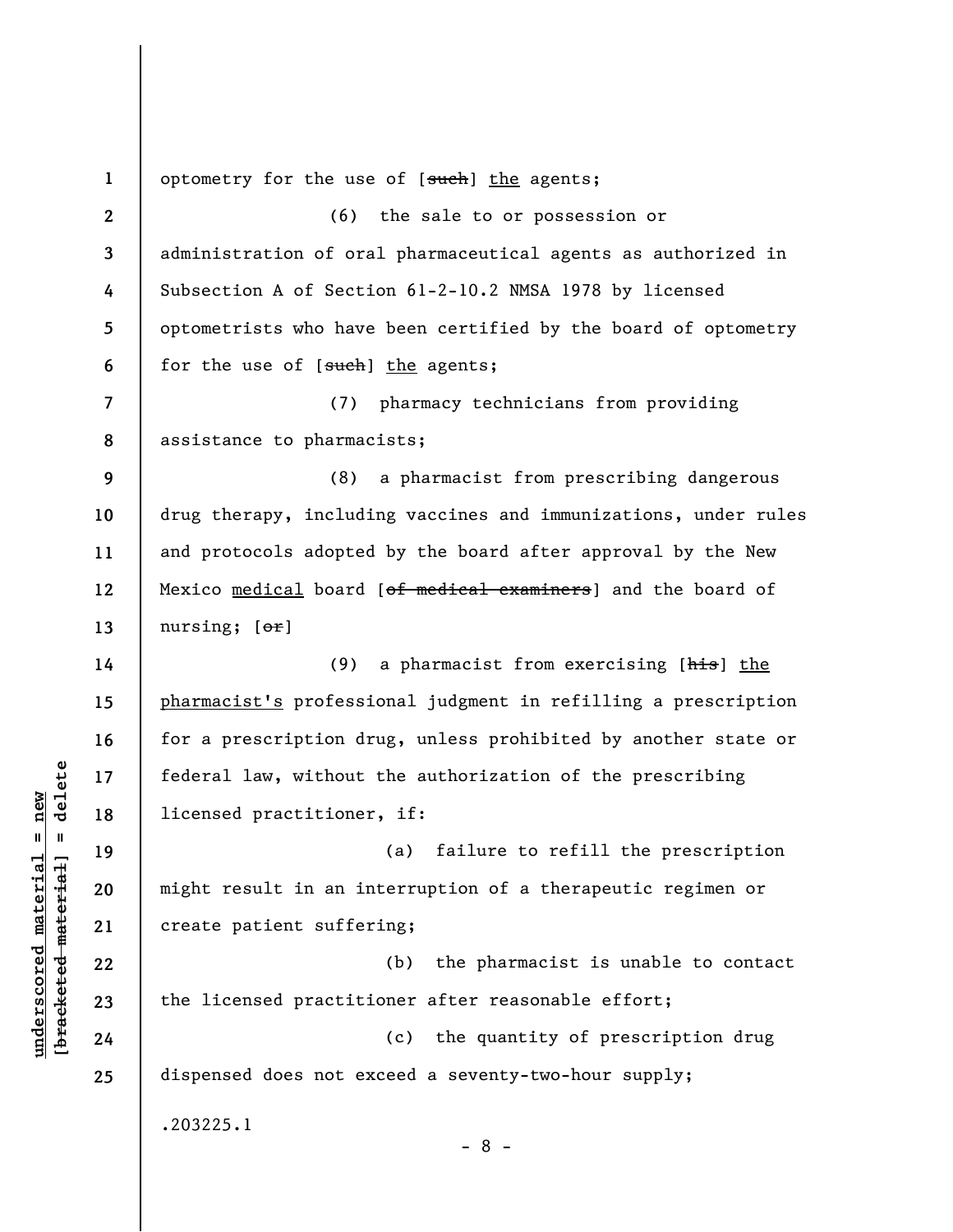**1 2 3 4 5 6 7 8 9 10 11 12 13 14 15 16 17 18 19 20 21 22 23 24 25**  (d) the pharmacist informs the patient or the patient's agent at the time of dispensing that the refill is being provided without [such] authorization and that authorization of the licensed practitioner is required for future refills; and (e) the pharmacist informs the licensed practitioner of the emergency refill at the earliest reasonable time; or (10) the possession, storage, distribution, dispensing, administration or prescribing of an opioid antagonist in accordance with the provisions of Section 24-23-1 NMSA 1978. B. All prescriptions requiring the preparation of dosage forms or amounts of dangerous drugs not available in the stock of a hospital, institution or clinic or a prescription requiring compounding shall be either compounded or dispensed only by a pharmacist." **SECTION 3.** Section 61-11-22 NMSA 1978 (being Laws 1969, Chapter 29, Section 21, as amended) is amended to read: "61-11-22. EXEMPTIONS FROM ACT.-- A. The Pharmacy Act does not apply to licensed practitioners in this state in supplying to their patients any drug if the licensed practitioner is practicing [his] the licensed practitioner's profession and does not keep a pharmacy, advertised or otherwise, for the retailing of .203225.1 - 9 -

 $\frac{1}{2}$  intereted material = delete **[bracketed material] = delete**  $underscored material = new$ **underscored material = new**